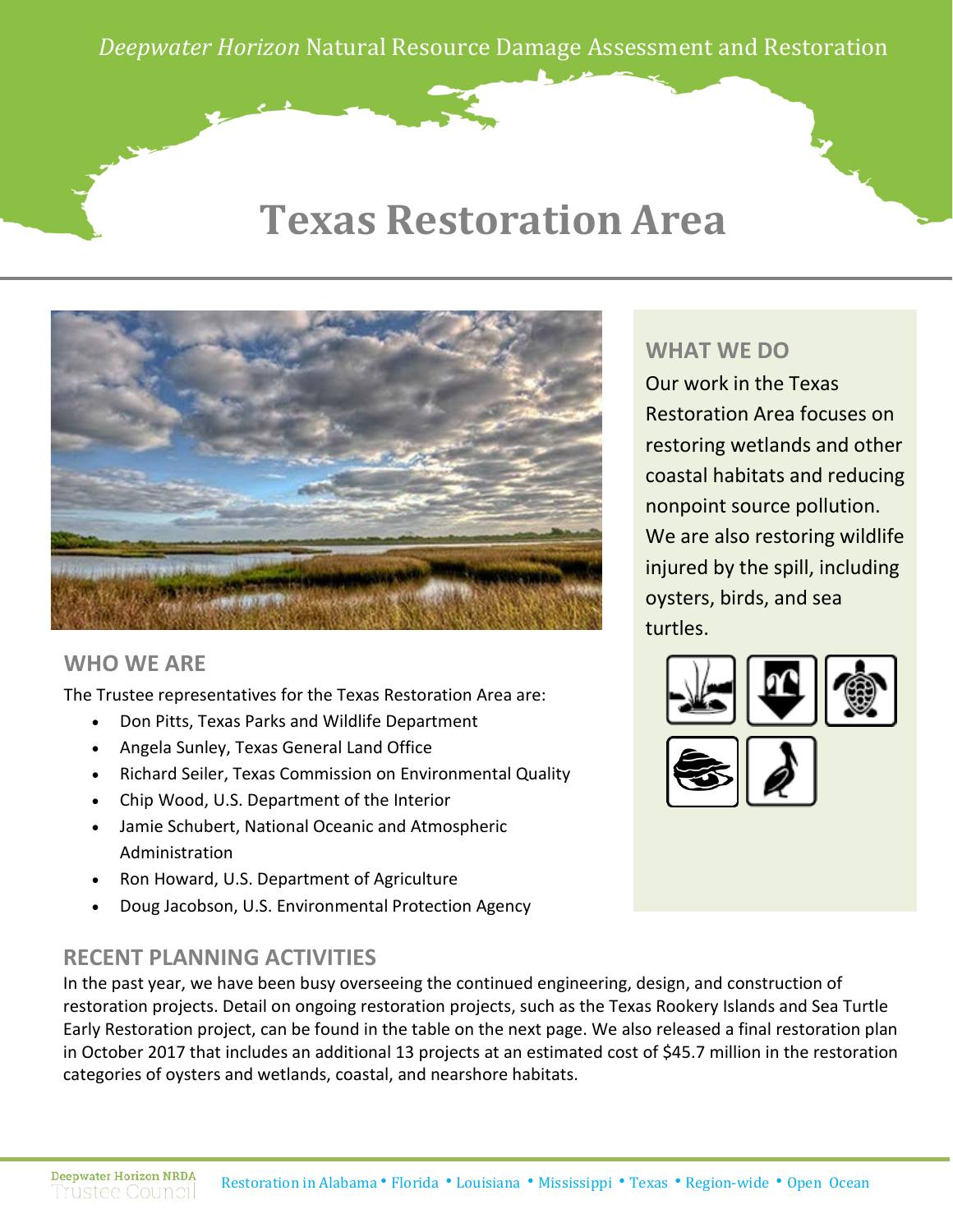## **Texas Restoration Area**

## RESTORATION PROJECTS

 $\overline{1}$ 

 $\mathbf{I}$ 

 $\overline{1}$ 

|                                                                             | <b>PROJECT DESCRIPTION</b>                                                                                                                                                                                                                                                                                                                                                                                                                                                                                                                                                  | <b>STATUS</b>      | <b>ESTIMATED</b><br><b>COST</b> |  |  |
|-----------------------------------------------------------------------------|-----------------------------------------------------------------------------------------------------------------------------------------------------------------------------------------------------------------------------------------------------------------------------------------------------------------------------------------------------------------------------------------------------------------------------------------------------------------------------------------------------------------------------------------------------------------------------|--------------------|---------------------------------|--|--|
| REPLENISH AND PROTECT LIVING COASTAL AND MARINE RESOURCES                   |                                                                                                                                                                                                                                                                                                                                                                                                                                                                                                                                                                             |                    |                                 |  |  |
| <b>Texas Rookery Islands</b>                                                | This project restores and protects three rookery islands in Galveston Bay and one in<br>East Matagorda Bay at the Big Boggy National Wildlife Refuge to increase nesting pairs<br>of colonial waterbirds, such as pelicans, gulls, and herons. Restoration increases the<br>amount of available nesting habitat and enhances habitat quality. Islands are protected<br>by expanding island size, establishing vegetation, and building protective features like<br>breakwaters. Texas and the Department of the Interior are working together to<br>implement this project. | $\Delta$           | \$20M                           |  |  |
| Sea Turtle Early<br><b>Restoration Project</b>                              | This project includes complementary components that address threats to sea turtles on<br>nesting beaches and in the marine environment: (1) Kemp's Ridley Sea Turtle Nest<br>Detection and Enhancement; (2) Enhancement of the Sea Turtle Stranding and Salvage<br>Network; and (3) Enhancement of Texas Fisheries Bycatch Enforcement. The<br>Department of the Interior and Texas are working together to implement this project.                                                                                                                                         | $\dot{\mathbf{y}}$ | \$20M                           |  |  |
| <b>Oyster Restoration</b><br>Engineering                                    | This project includes an initial alternative analysis to identify the best management<br>practices for rehabilitating oyster reefs buried by sediment and for constructing<br>intertidal oyster reefs within the Galveston Bay System. Results of this analysis will be<br>used to develop location-specific engineering, design, and environmental permitting<br>documents for one or more oyster restoration projects that could be readily<br>implemented.                                                                                                               |                    | \$309,000                       |  |  |
|                                                                             | <b>RESTORE AND CONSERVE HABITAT</b>                                                                                                                                                                                                                                                                                                                                                                                                                                                                                                                                         |                    |                                 |  |  |
| <b>Bird Island Cove</b><br><b>Habitat Restoration</b><br><b>Engineering</b> | This project conducts engineering and design necessary to restore and conserve<br>wetlands and coastal habitats in Galveston Bay. This phase investigates ongoing issues<br>associated with habitat degradation and develops strategies to protect and restore<br>existing estuarine habitats.                                                                                                                                                                                                                                                                              | $\rm{O}$           | \$206,000                       |  |  |
| <b>Essex Bayou Habitat</b><br><b>Restoration Engineering</b>                | This project conducts engineering and design necessary to understand the factors that<br>contribute to high salinities within Essex Bayou and the Slop Bowl Marsh system and<br>to develop solutions to create a more stable estuarine system.                                                                                                                                                                                                                                                                                                                              | $\lambda$          | \$372,000                       |  |  |
| <b>Dredged Material</b><br><b>Planning for Wetland</b><br>Restoration       | This project identifies priority locations and develops designs necessary for the<br>permitting of the beneficial use of dredge material for marsh restoration at eight<br>locations along the Texas coast.                                                                                                                                                                                                                                                                                                                                                                 |                    | \$1.9M                          |  |  |
| <b>McFaddin Beach and</b><br><b>Dune Restoration</b>                        | This project includes placement of sand along approximately 17 miles of shoreline in<br>northeastern Texas to provide important ecological benefits to the interior marshes<br>of McFaddin National Wildlife Refuge. This project funds about a third of the<br>estimated \$45 million total project cost. The Texas TIG will partner with other<br>funding sources to complete the construction, monitoring, and/or planning activities.                                                                                                                                   | $\curvearrowright$ | \$15.8M                         |  |  |
| <b>Bessie Heights</b><br><b>Wetland Restoration</b>                         | This project restores wetlands in Bessie Heights Marsh located within the Lower<br>Neches Wildlife Management Area in Orange County, Texas. It will beneficially use<br>sediment obtained from dredging of the federally managed Sabine-Neches<br>Waterway, and dredged material from other sources to restore coastal wetlands.<br>Up to 900 acres of intertidal marsh are expected to be restored.                                                                                                                                                                        |                    | \$4.9M                          |  |  |
| <b>Pierce Marsh Wetland</b><br>Restoration                                  | This project beneficially uses dredged material to create up to 150 acres of viable,<br>vegetated wetland habitat for a variety of plants, fish, birds, and other wildlife.                                                                                                                                                                                                                                                                                                                                                                                                 |                    | \$3M                            |  |  |

⟳In progress ◉ Monitoring Complete